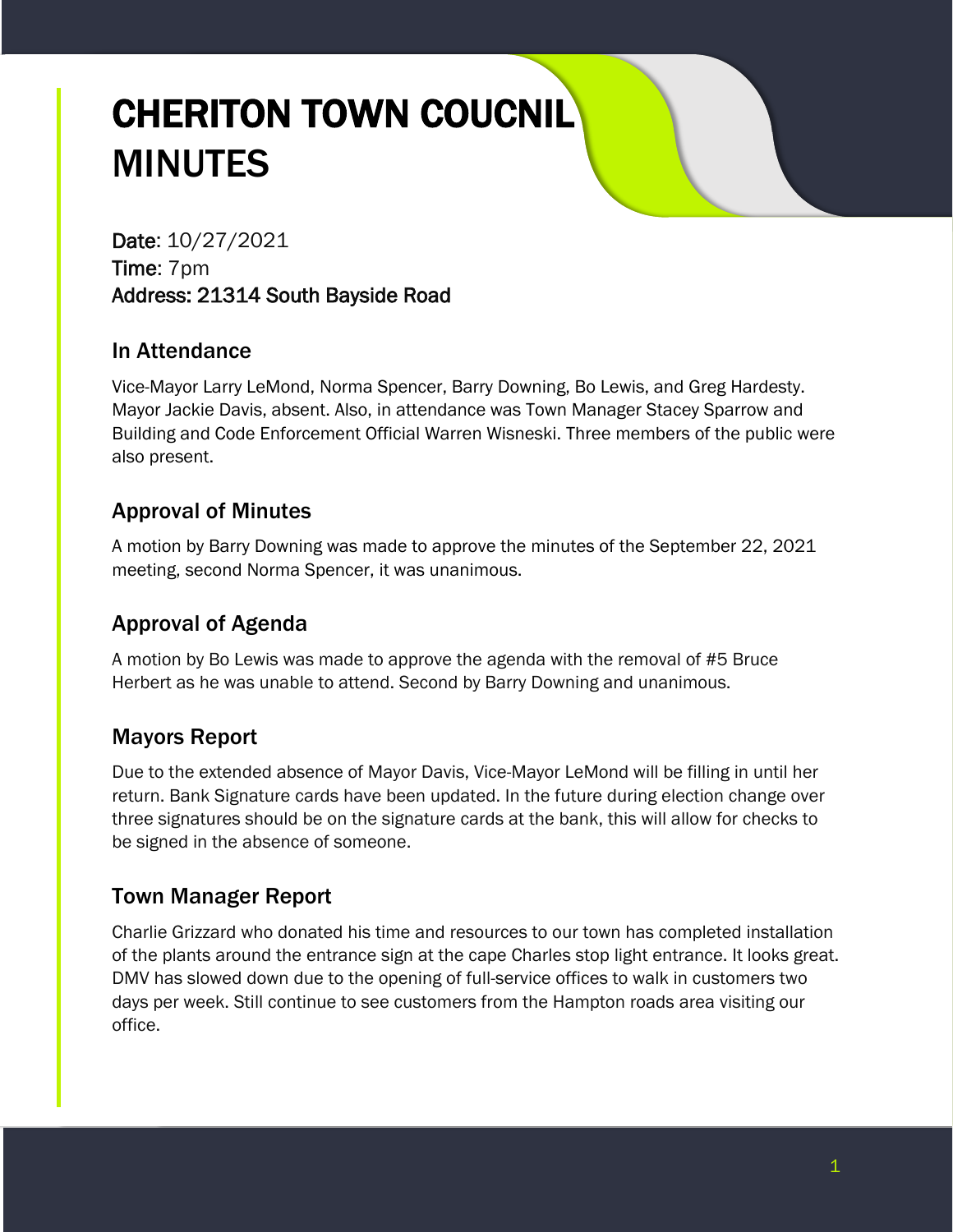#### Building and Code Report

A recent change of electrical inspectors has left some of our Citizens angered by the new inspector. Information regarding other Electrical inspection options are being researched.

# Public Comment #1

Dave Steward- 21248 Nick Nick Lane-

Mr. Steward presented to the board the issue of Sunnyside Road beyond the railroad tracks and the issues with it. Currently it is very narrow, and the speed limit increases. This poses issues to people who walk, ride bikes or exercise in that area. Mr. Steward requested the Town, County and VDOt work jointly to due road and speed studies to come up with possible solutions for the area, which may include speed reduced to 40mph and widening of the shoulders.

#### Old Business

None

#### New Business

VRSA insurance grant- the town has available 500 in grant money that would allow for purchases of items to prevent having to file insurance claims. Some possible purchases include traffic safety vests and pedestrian crossing signs.

# Public Comment #2

Barry Downing- Due to Walt Hopkins helping the town in all that he does, I would like to make a motion that the town give him his next year of garbage service free. It was second by Norma Spencer and unanimous.

#### Next meeting Date:

Wednesday, November 17<sup>th</sup> at 7pm in council chambers.

#### Closed session-

Bo Lewis made the motion to move to closed session in accordance with Section 2.2- 3711 of the Code of Virginia 1950 as amended:

(D) Paragraph 7: Consultation with legal counsel and briefings by staff members, consultants, or attorneys pertaining to actual or probable litigation, and consultation with legal counsel employed or retained by the Cheriton Town Council regarding specific legal matters requiring the provisions of legal advice by such counsel., it was second by Barry Downing and Unanimous.